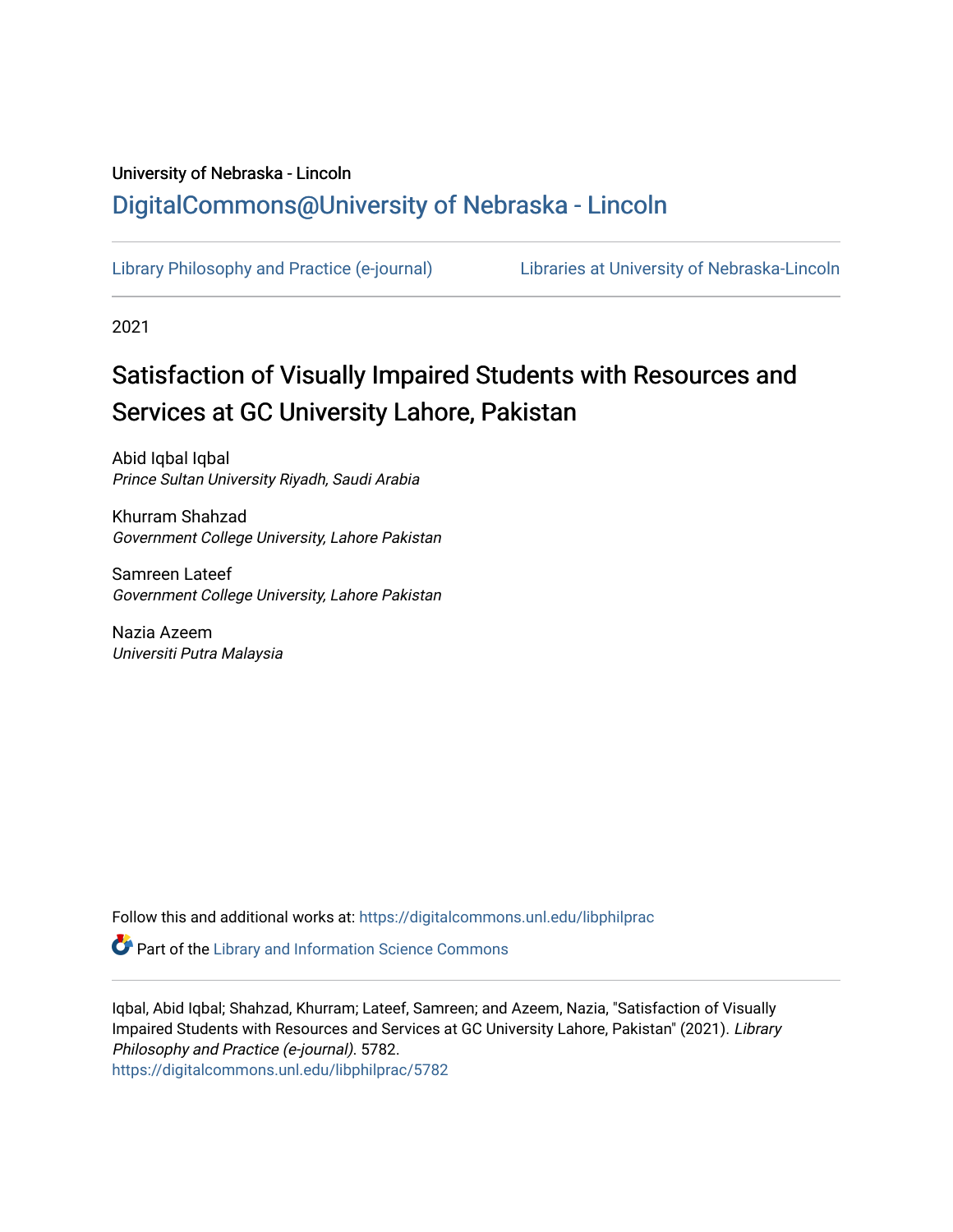## **Satisfaction of Visually Impaired Students with Resources and Services at GC**

### **University Lahore, Pakistan**

#### **Abid Iqbal**

Central Library, Prince Sultan University, Riyadh, Saudi Arabia. *iabid@psu.edu.sa* **Khurram Shahzad** GC University Lahore. [khurramm@gcu.edu.pk;](mailto:khurramm@gcu.edu.pk) [knoor19april@yahoo.com](mailto:knoor19april@yahoo.com) **Samreen Lateef** GC University Lahore. [samreenlateef@gcu.edu.pk](mailto:samreenlateef@gcu.edu.pk) **Nazia Azeem** Department of Science and Technical Education, Universiti Putra Malaysia. [nazia.azem@gmail.com](mailto:nazia.azem@gmail.com)

#### **Abstract**

**Purpose:** This research's main goal was to know the resources and services being offered to the visually impaired students at GC University Lahore and their level of satisfaction with the facilities they are being provided.

**Design/methodology/approach:** Quantitative study design was opted to get the purpose of this research. Convenience Sampling technique was applied to get required results. 50 visually impaired students were chosen as a sample from the population of almost 300 special students who were currently enrolled in different disciplines at GC University Lahore. Required data was collected after having used close-ended interview technique because majority of the target population was blind. Gathered data were analyzed.

**Research limitation (s):** This study is limited to the physically disabled students & researchers of Government College University Lahore, Pakistan.

**Key finding (s):** The research findings reveal that visually impaired students can become valuable members of society if they are provided equal opportunities. The Centre for Special Students (CSS) at the University gives two fundamental freedoms to VIPs, first independence to excel in an academic environment, and the second choice in library services. The majority of the visually impaired students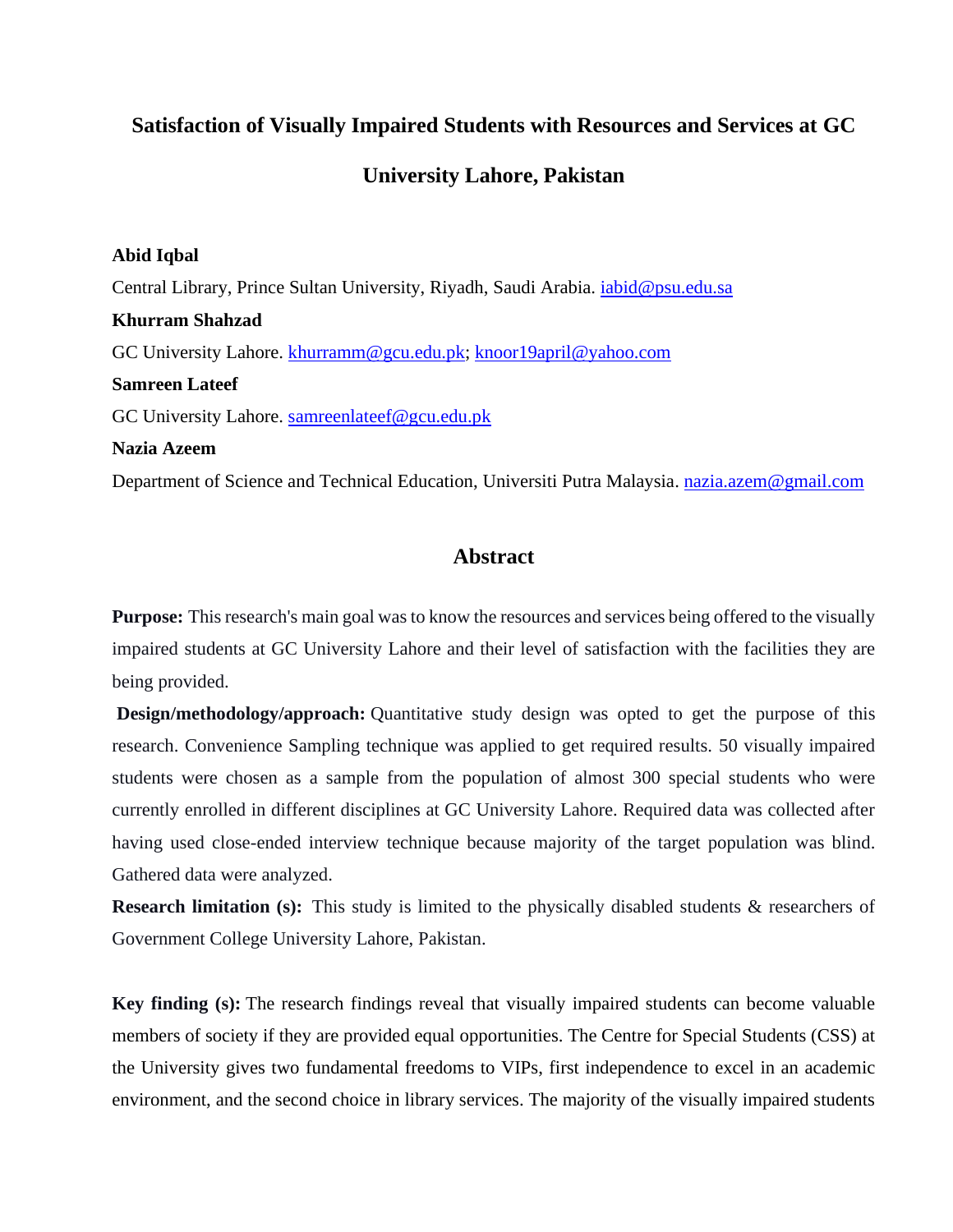are satisfied with the resources and facilities which they are being provided at GC University Lahore. Disabled students utilize braille for reading purposes. They prefer electronic materials. They also face problems due to the lack of required equipment in meeting their needs.

**Keyword (s):** Library resources and services, visually impaired students at GC University Lahore, Facilitating VIS

#### **Introduction and Background of the Study:**

The library is considered a very 'welcoming place' in the university. It provides comfortable access for reading and research material. The library provides its services to all knowledge seekers. GC University Library Lahore is a major library of Pakistan regarding resources and services. There are at present more than 3, 49, 797 books in the library. The Library has received more than 59 personal collections. It has all volumes of Nuqoosh Magazine. It has received more than 20,000 literary letters. GCU Library has a rich collection of Archives. It has preserved all volumes of the Ravi from 1906 to onward. GCU Library Lahore is the only member of World Digital Library, a cooperative project of UNESCO and Library of Congress. 17 rare books are available there in full text format at WDL Portal. Library is pioneering in starting formal  $\&$  informal resource sharing projects with leading libraries including COMSATS University Library, Punjab University Main Library, LUMS Library and University of Texas. The Library has taken the initiative of KOHA Cloud Computing in collaboration with PASTIC, Islamabad. Access to 27 leading online databases through HEC has been provided which provide more than 55000 peer reviewed journal and more than 1,75,000 e-books. Access to millions of online theses is being provided to the users through Pro Quest Theses & Dissertations Databases. The Library has been declared the best library of Pakistan by ISSR, UK. GCU Library Website won the first position in a competition organized by Elsevier and HEC, Islamabad.

GCU Library has a rich history. Government College, Lahore Library came into existence in 1872. Khalifa Asadullah Khan joined in 1916 as the first qualified librarian. A proper library with an office and a reading room was established in 1937 in memory of Mian Fazl-i-Hussain a renowned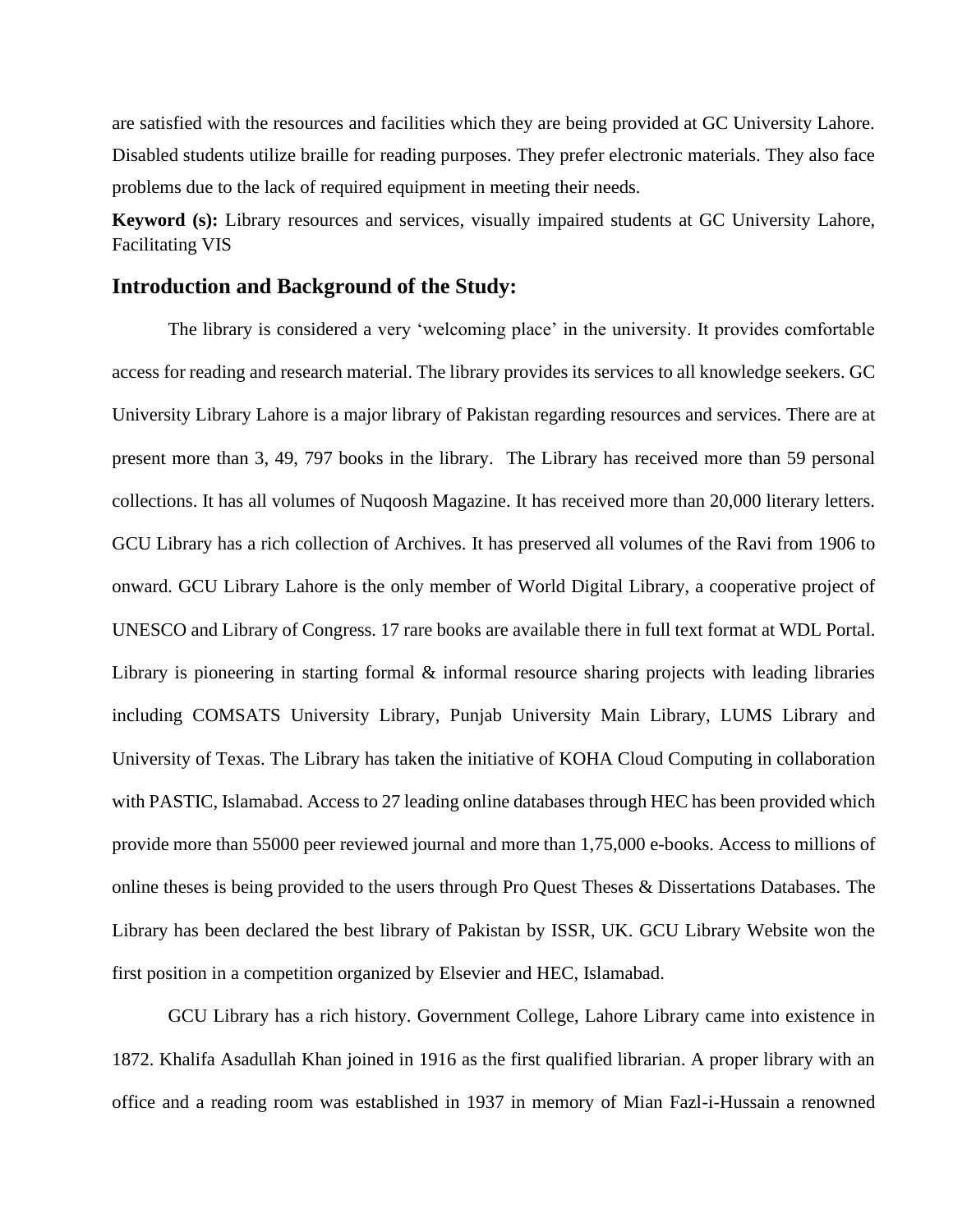educationist. The library building once again was expanded in 1964. In 1999 the post graduate library was established. At present there are three libraries (Central Library, Postgraduate Library and Life Sciences Library) with eight departmental libraries and one Center for Special Students, directly associated with the library for administrative affairs. The library fulfills the information needs of more than six thousand student, teachers and researchers.

In 2008, the library opened the door of its collections to the visually impaired students by setting up a Center for Special Students (CSS). The administration of the same center tries to provide the visually impaired persons (VIPs) every reading material, a VIP could want in a library in the very form which is easily readable and comfortable for that special person. GCU Library believes that freedom of information is included in the basic rights of students of the GC University Lahore. Visually impaired students thus have the same right to education and information as other student in the university.

#### **Objectives of the Study:**

Objectives of the study include the following:

- To know the satisfaction level of the visually impaired students regarding resources and services offered to them in GC University Lahore
- To reveal problems of the physically disabled students being faced in satisfying their information needs

#### **Literature Review:**

Shepherd (2001) conducted study on Providing Learning Support for Blind and Visually impaired Students Undertaking Fieldwork and Related Activities. Findings show that audio and visual facilities are highly beneficial for visually impaired persons. E services are very productive for partially blind students too. Modern techniques need to be implemented to provide satisfactory services to the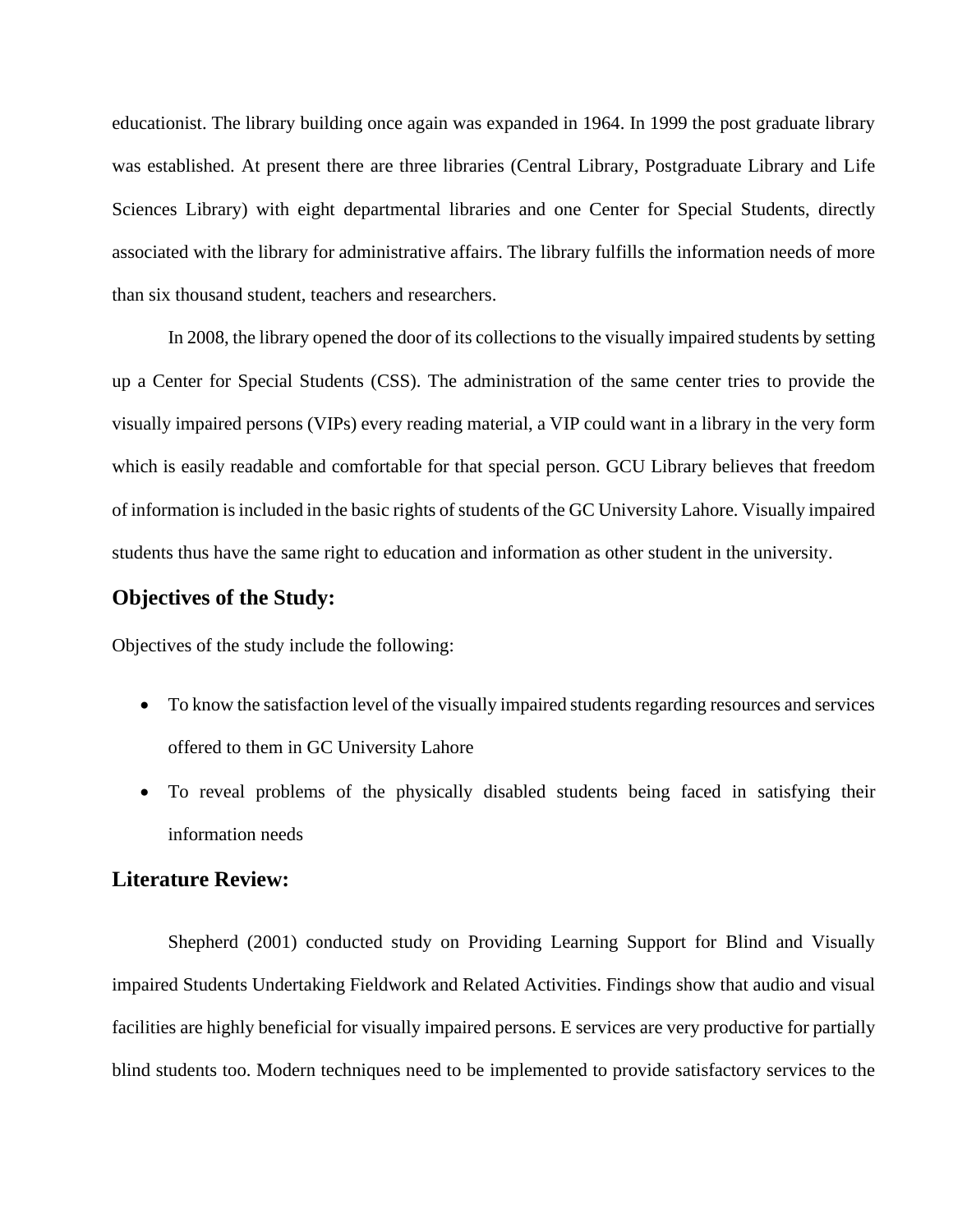special students so that they can get equal learning opportunities like normal human beings and may not fall into inferiority complex because lack of required facilities often leads to a sense of frustration. So, visually impaired students should be given special importance. They should not be left alone during testing times.

Braille machines, audio books, CDs, DVDs, and electronic books in specific format are widely used to provide facilities to the visually impaired students. Needs of the visually impaired students are different from sighted people. They have to struggle to get quality learning. They information and research needs should be satisfied by using the latest methods and techniques because they can also become valuable citizens. Bernardi (2006) conducted study on Library Services for Blind and Visually Impaired People. Results of the study show that visually impaired students use special software and voice programs in order to make compliance of requisite tasks. They use braille machines for learning and doing different exams. They sometimes face problems in accessing required publications. Digital services need to be designed keeping in view the needs of visually impaired students.

Koganuramath (2009) conducted research on Learning resource centre for the visually impaired students in the universities to foster inclusive education. Results of the research show that libraries need to be dedicated in providing services to the physically disabled persons. Emerging technologies need to be implemented to facilitate the special students so that they can meet their needs without meeting any barriers. Adequate resources need to be placed in the libraries. Proper training should be given to the visually impaired students for making them skilled in exploring required information resources.

Athanasios, Konstantinos, Doxa & Eleni (2009) conducted study on Students with Visual Impairments in Higher Education Institutes. Findings of the study reveal that technology-based environment mattered a lot in the provision of ideal services to the visually impaired students. There was a great role of the environment in satisfying information and research needs of the special students.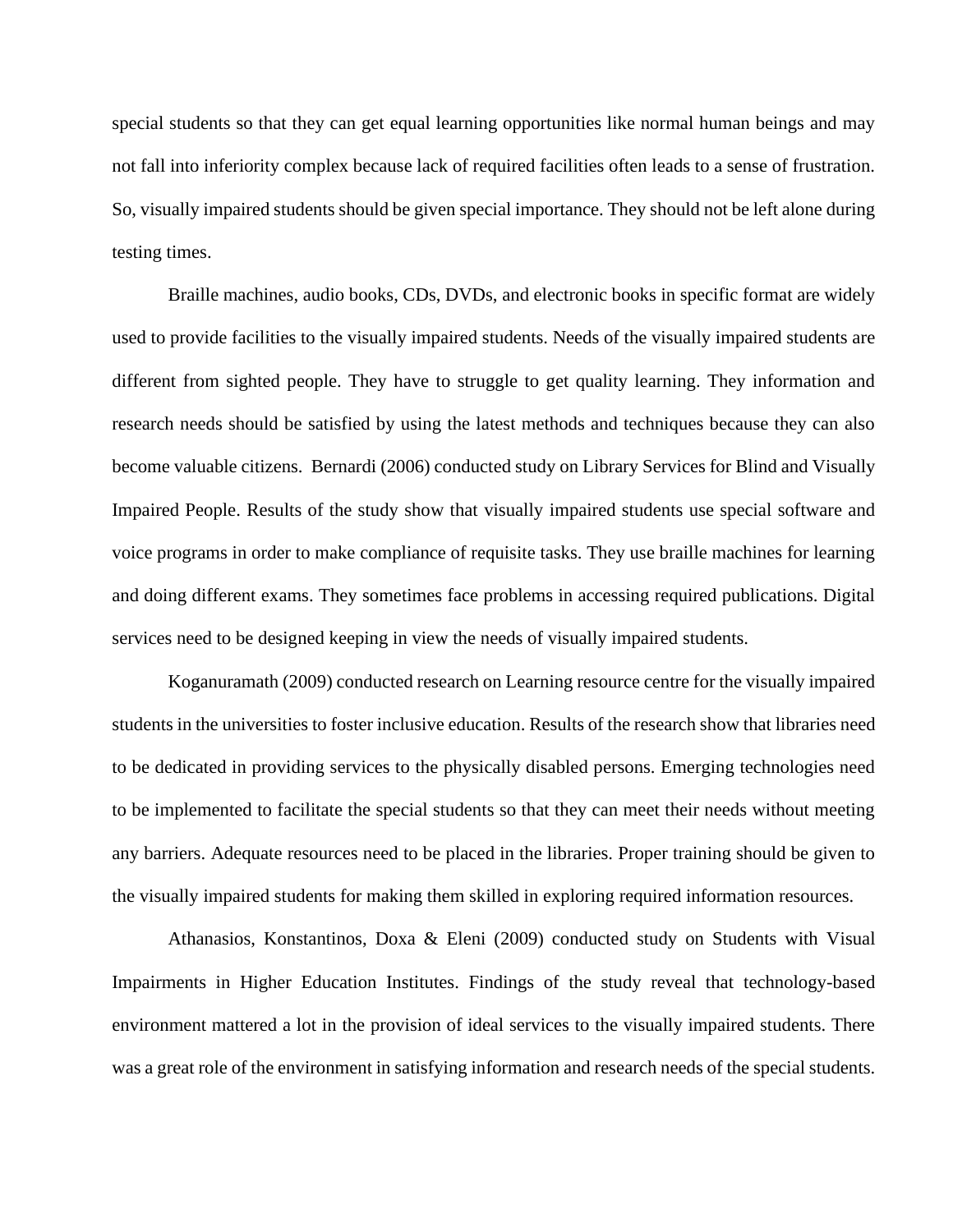Visually impaired students faced problems in getting jobs after having made compliance of their degree from the university. They complained about the shortage of important infrastructures which could prove beneficial in meeting their required needs. They faced problems in the understanding of their lectures. They needed good infrastructure for getting quality education and finding equal opportunities like other students.

Cetin, N.M., Alemdag, E., Tuzin, H. & Yildiz, M. (2015) conducted study on web pages assessment for the special students. Findings of the study reveal that websites are very valuable source to gather required information. Online information sources are preferred than print sources. Special students more preferably use electronic resources. They use websites to access required information. Online information resources have brought a great comfort in the lives of people. Now, access to information has become easy on account of different websites. Special students should be given awareness about the usage of websites so that they can make an effective utilization of web pages. Special students face the problem of unavailability of curriculum content at websites. They don't have access to all relevant material at websites.

Peters, L. & Smith, C. (2015) conducted study on using law and licences to supply accessible books to visually impaired students at the University of Chester. Findings of the study suggest that text books should be arranged for the special students. They should be provided course packs adequately. Their curriculum needs should be placed on priority. There should be a welcoming behavior by the library professionals for the special students. Special students should be given priority. Their reference queries should be fulfilled on urgent basis. They should never be ignored. They should be provided individual guidance. They should be given training to utilize e-resources without facing any hurdle.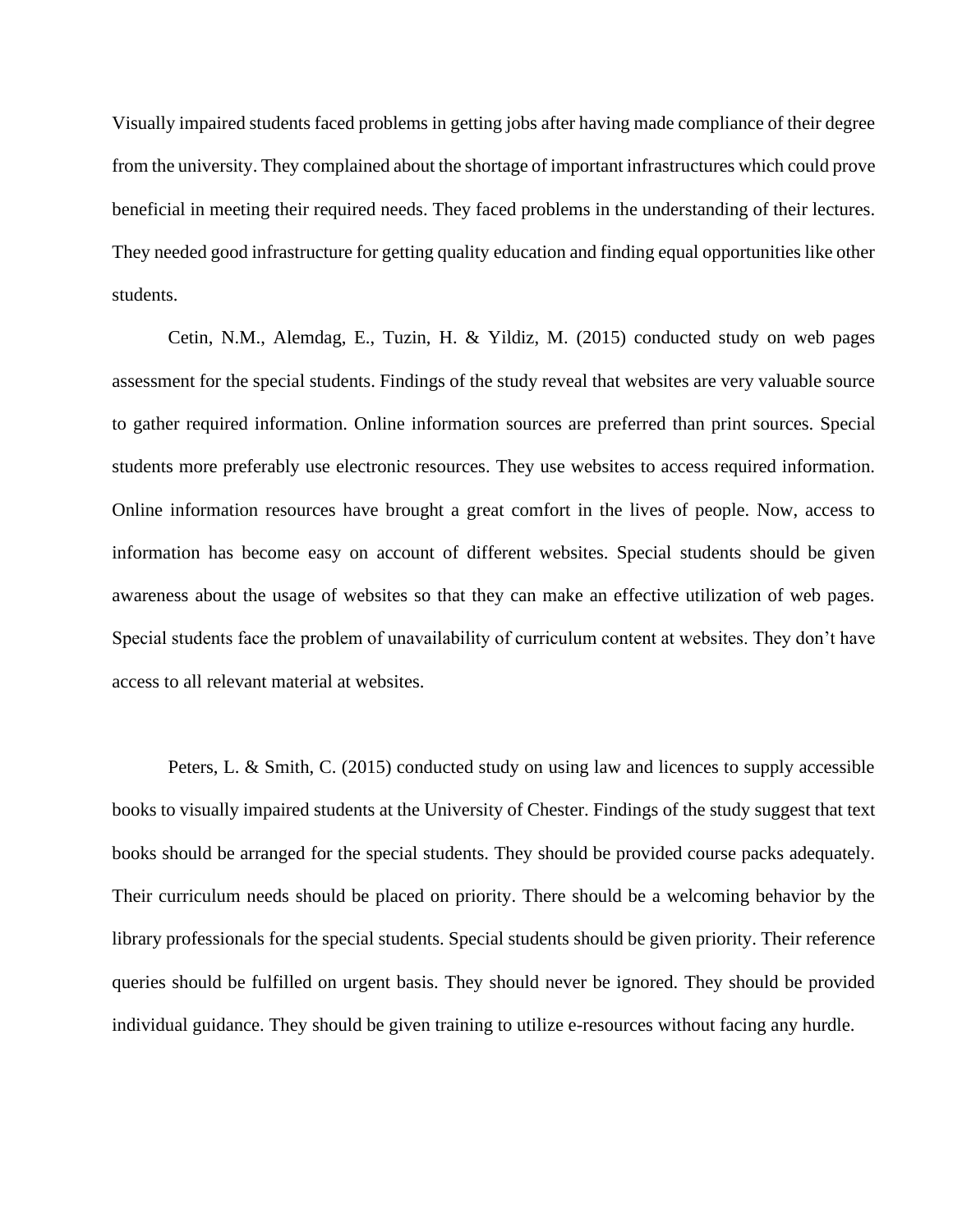Schiff, R.A. (2015) conducted research on information literacy for the special students. Findings of the study suggest that information literacy instruction is highly significant for the special students. Information searching expertise need to be developed so that special students may not face any problem in searching required information. Special literacy courses need to be conducted to facilitate the special students. Awareness should be provided regarding the use of Boolean operators to the disabilities. Learning should be provided related to databases. Online information resources literacy needs to be developed to support the visually impaired students.

Lourens, H. & Swartz, L. (2016) conducted research on the experiences of special students regarding higher education. Results of the study show that disabled students have a different experience of learning from sighted students. They have to struggle to get higher education. They can't have access to all resources easily. They have to work harder. They have to consume more time on their studies. They are also lover of learning and research. They wish to enhance their expertise by using available sources. They need to be provided requisite facilities. They should be provided amicable learning environment. Their needs should be given value. They should not be left alone in problems. Their feedback should be given significance. Services should be designed keeping in view the needs of the special students.

Iqbal, M., Shahid, S. & Naseem, M. (2017) conducted research on braille based learning system for the parents special students. Findings of the study show that braille learning is the one of the basic needs of the special students. Braille machines play a major role in the spread of learning and knowledge among special students. Disabled students can't satisfy their needs without making sound expertise to use braille machines. Urdu braille machines play a major role in bridging gap between the special students and their parents. Braille Translator is very much useful in fulfilling required needs.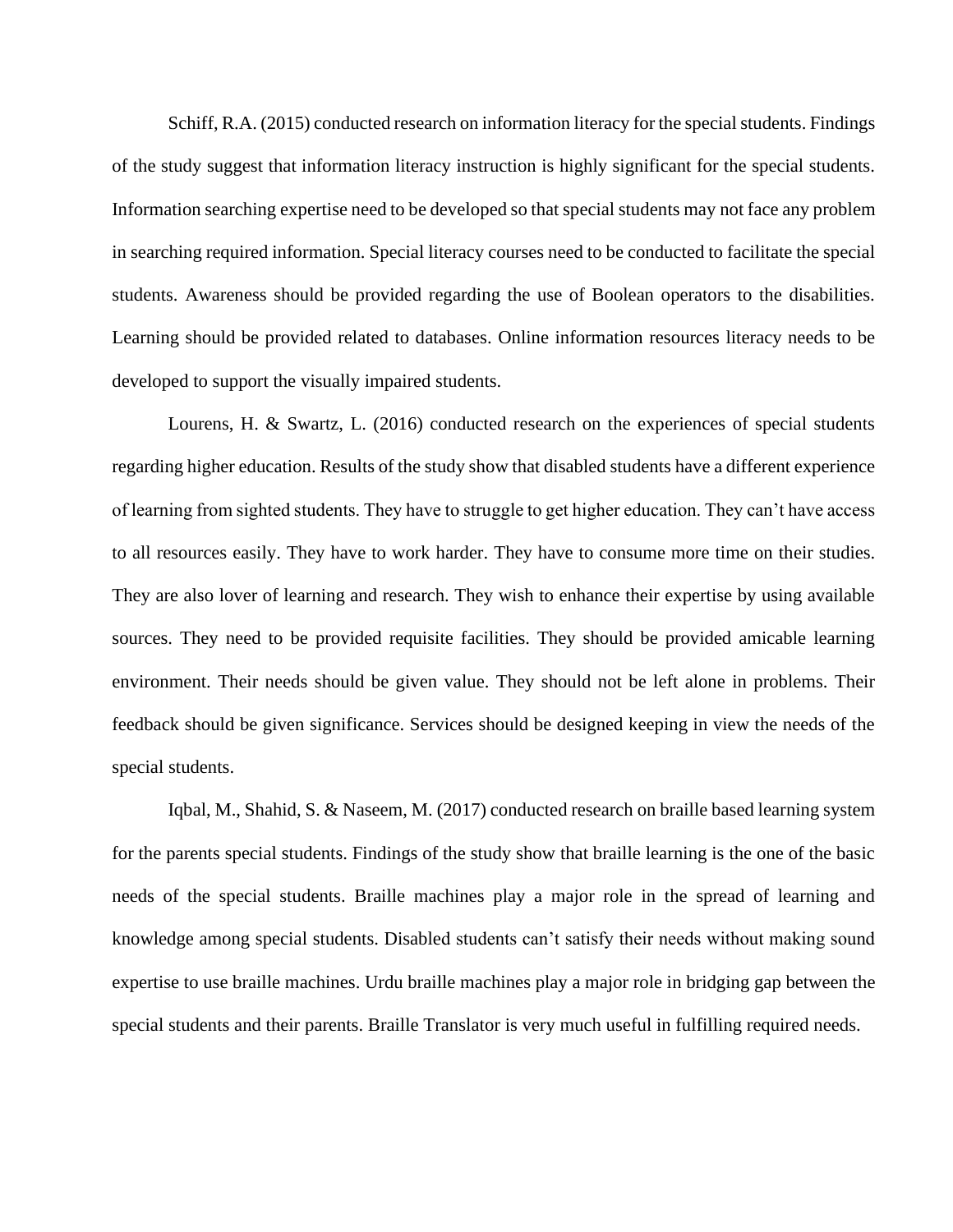Rayini (2017) conducted study on Library and information services to the visually impaired persons. Findings of the study show that visually impaired students have similar information and research needs like sighted people. They need information from multiple sources. They require information through newspapers, Compact Discs, and internet etc. Efficient library services need to be provided to visually impaired student. Visually impaired students often face problems in accessing required information on account of the lack of required publications in specific format. Library professionals need to make available required books for the visually impaired students in specific format so that special students may not face any problem in locating their information. With the advent of Information & Communication Technologies, now it has become easy to provide quality services to the visually impaired students.

Bhardwaj, R. K. & Kumar, S. (2017) conducted study on digital environment for the special students. Findings of the study show that on daily basis, the special students frequently utilized online resources. They use electronic information products in order to make compliance to related projects. They can easily access digital information from anywhere. They use Information Technology to meet their information and research needs. They use e-books, digital research reports, peer reviewed articles and other online content. They make assignments, projects and make completion of dissertations through digital resources. Online content has brought a great ease for the special students. Educational places need to build maximum digital collections so that required needs may be met efficiently and special students may not face any problems. Proper training should be given to the special students so that they can use latest devises easily. Online information searching techniques should be developed among the special students so that they can search required information without facing any barriers.

Visually impaired students depend on electronic content. They prefer to read material in specific format. They get their books converted so that they can read without facing any problems. They have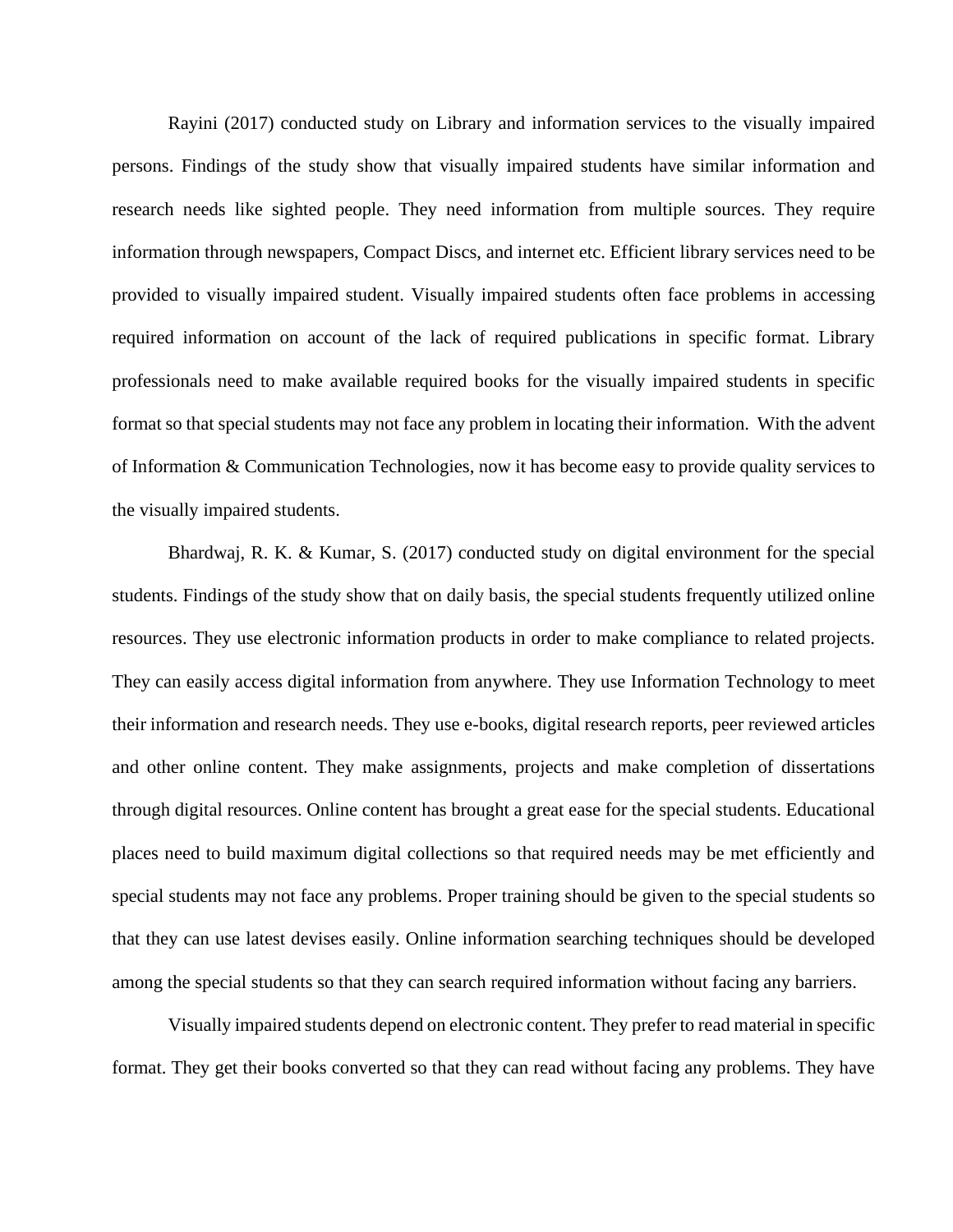a sharp mind. If they are provided efficient services from their educational placed then they will be able to quality conscious learning. Jones (2017) conducted study on Educating Students with Visual Impairments in the General Education Setting. Findings reveal that visually impaired students need to be given importance. They can become valuable citizens if they are focused. Their information needs should be considered. They need to be served. They should be provided support. They need to be given training so that they can become skilled. If adequate facilities are provided to the visually impaired students, then they can do their tasks independently.

Eligi, I. & Mwantimwa, K. (2017) conducted research related to IT services for special students in Tanzania. Findings of the study suggest that innovative learning was needed to special students. They required virtual resources and services in order to manage educational challenges. Through digital resources, they could meet their needs in an efficient style. They needed a special section where they could accomplish their tasks without facing any barriers. They needed special on campus facilities so that they could equally get learning opportunities. They were brilliant and only they required sufficient facilities in order to meet their needs. They should be given importance by the institutes so that they may work like sighted humans. The role of IT experts is also of great value to fulfill the information and research needs of the special students. Databases and special portals need to be developed to serve the special learners so that they can feel a sense of pleasure and satisfaction.

Access to information to every user is at the center of all library services. The basic goal of the any library is to provide information resources to the users. If users' needs are not fulfilled, then the library can't win a good repute in the community. To create a good image, a library needs to be up to mark. The Library should provide satisfactory services to all types of users. Mbugua, Odini & Chege (2018) conducted research on Provision of Information Services to the Visually Impaired Students at Thika School for the Blind. Data was gathered from the target population by using interview technique.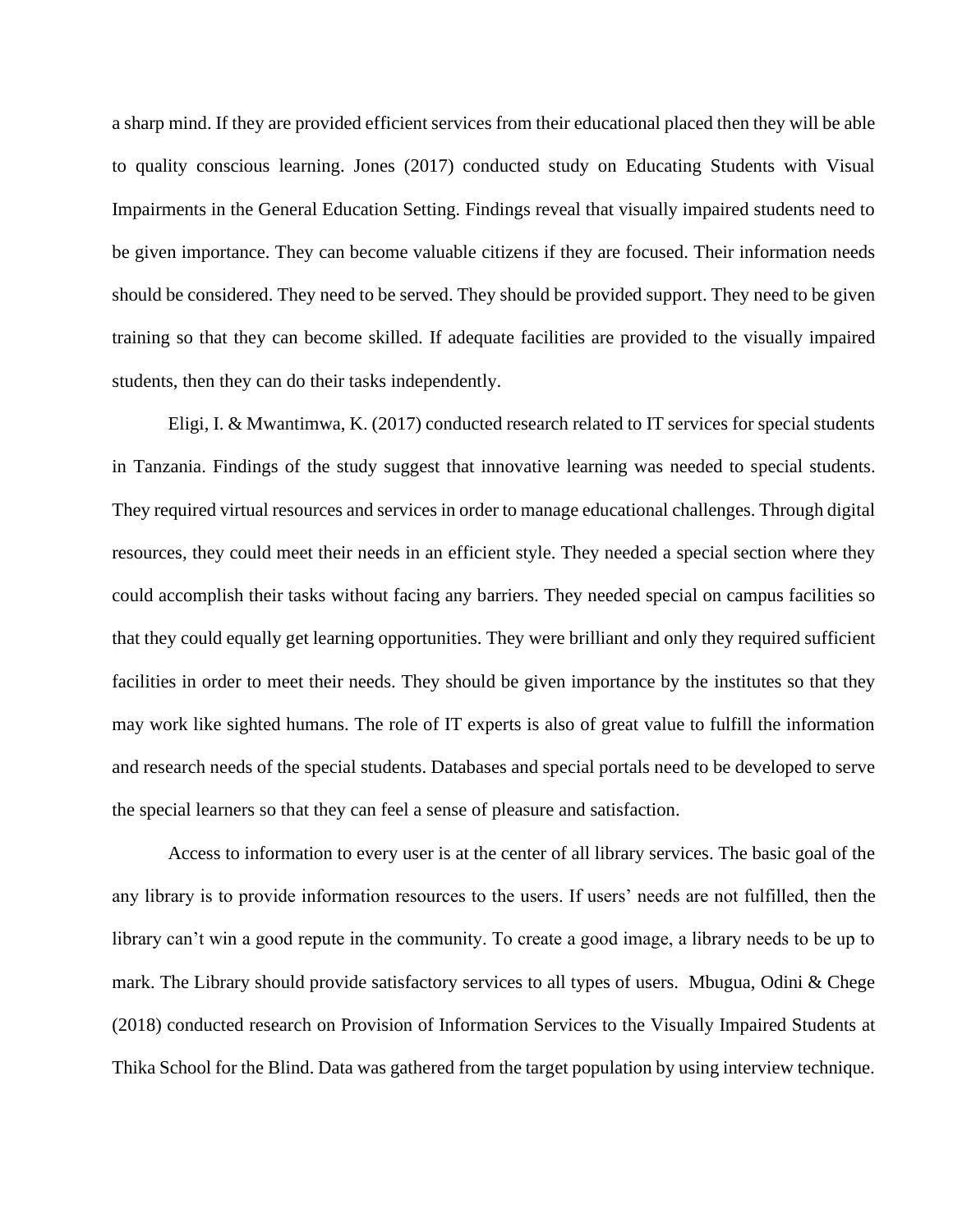Results of the study show that special students are given top priority regarding the provision of information resources and services. However, most of the library's services are designed keeping in view the sighted students therefore visually impaired students face problems in quenching their thirst for learning. The study suggests the need of providing services to all users without any discrimination.

Glory (2019) conducted research on provision of library and information service to the visually impaired in Ogun State, Nigeria. Results of the study show that special persons have reading trends like other normal human beings. They mostly depend on audio and visual materials. They largely utilize electronic content. They use special technologies in order to enjoy reading and learning. Their examinations are different from traditional examinations. They face shortage of required IT equipment. They need skilled stuff so that they can do their tasks without facing any barriers. Ismail & Waseem (2019) conducted research to reveal reading habits. Results of the study show that special students love book reading. They also like books other than syllabus. They prefer popular literature. They sometimes face problem in finding specific material.

Bodaghi, N.B., Cheong, L.S. & Zainab, A.N. (2019) conducted study related to experience of special students in academic libraries. Results of the study show that academic librarians have a major responsibility to meet the needs of special students. They need to form resources keeping in view the needs of disabled students. They must work dedicatedly. They need to be expert in relevant tasks. They need to flourish their IT skills so that they can present solution of the different problems of special students. They should take keen interest to fulfill the information and research needs of special students. They should be innovative in their approach. They should make creative projects in order to lead from the front. They should listen the problems being faced by special students and should make serious efforts in making solution of the same because this thing will boost up the confidence of the special students. Special students should be made comfortable through the provision of satisfactory services.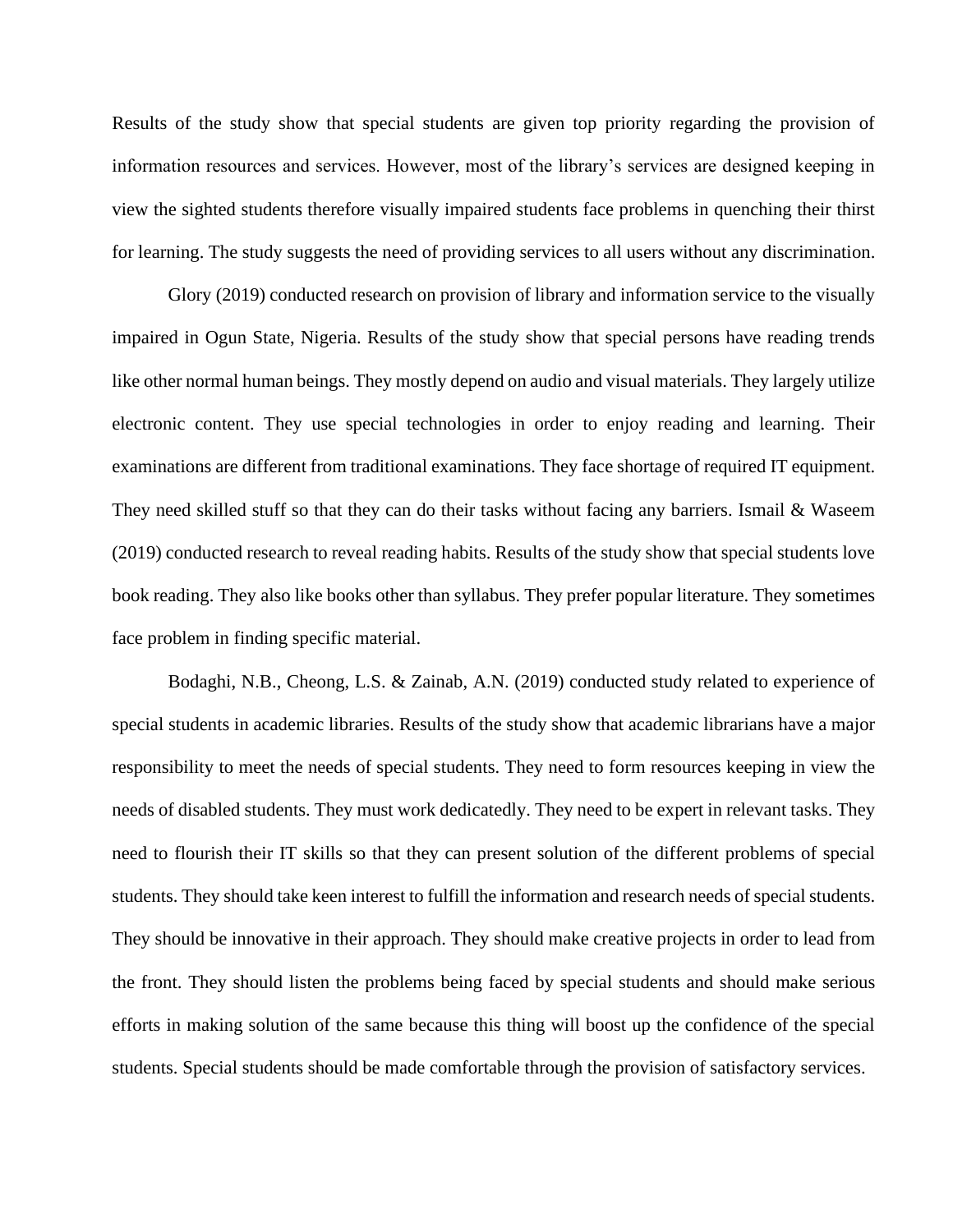Harrasi, A.A. & Taha, A. (2019) conducted research on services delivery for the special students at UAE. Findings of the study suggest that special students faced several problems in accessing required material. Their information needs were not met. They were not provided data in required format. They were not provided satisfactory digital services. They were not able to get quality learning on account of different problems. Resources were not sufficient to meet their needs. They had an urgent need of satisfactory resources and efficient services in order to perform different tasks.

Alabi, A. O. & Mutula, S.M. (2020) conducted research on digital inclusion for special students through IT in academic libraries. Findings of the study suggest that information and communication technologies are of great help regarding facilitation to special students. IT has brought a revolution in all fields of life. Information technologies are very useful to satisfy the needs of all types of users. There are many benefits of IT. Users can access required information around the clock. They can make assignments through digital resources easily. Special students mostly depend on digital content so that frequently use online resources of academic libraries. They consult Reference Librarians for specific queries. They also get required material in scanned form. Academic libraries should develop digital collection keeping in view the needs of the modern age. Right to information is also a human right so special students should be provided all required information.

Ratliff, R. R. (2020) conducted thesis on parental involvement with students who are visually impaired and blind academic success. Results of the study show that parents play an important role in the success of special students. If parents and guardians are self-responsible and they place all needs of their special children on priority then there are maximum chances of success otherwise disabled students can't become special members of the society. The role of teachers is also very significant in the success of special students. Mentors can play the role of being facilitators for the disabled students. They can help the students to a great deal. They are a real role model as they bring much ease regardless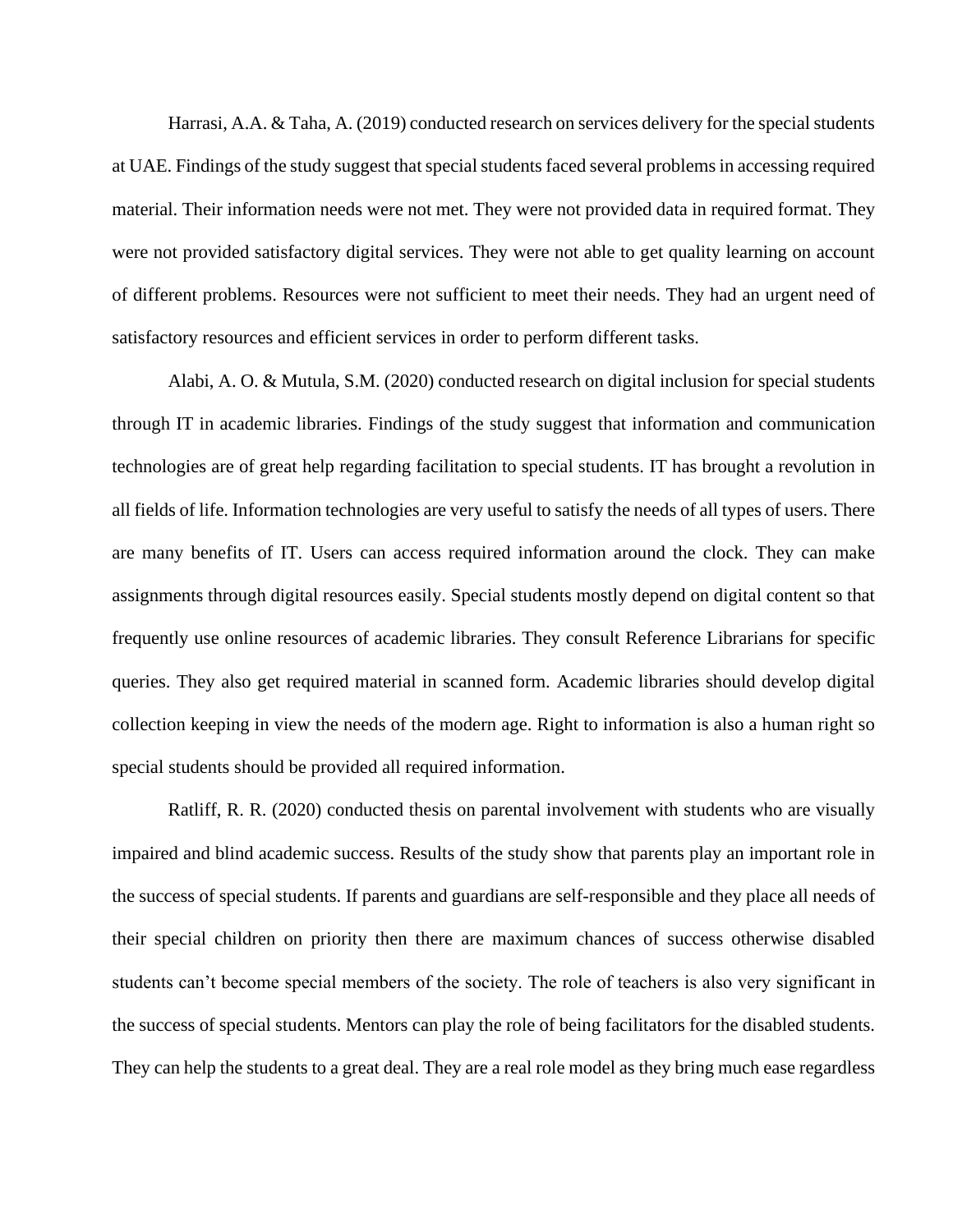race, nationality, religion etc. Parents need to attend meetings with teachers regarding the performance of their children. They need to become pro-active. They must play a great role in the academic success of their children. Special students should be supported through all available resources so that they may also lead in different fields of life more effectively. If proper attention is not given to them, then they will always feel inferiority complex and they will not be able to become self-independent. Parents and teachers are most valuable pillars in the academic and professional successes of their children.

### **Methodology**

Survey research followed by quantitative method was adopted to get the set objectives of the research. 50 visually impaired students were selected as sample from the population of 300 visually impaired students who were enrolled in the different departments of GC University Lahore. Convenience Sampling Technique was applied. Researchers themselves gathered data using closeended interview technique through a check list because majority of the target population was blind and some respondents have other physical disability. Required data was accumulated. Frequency Test was utilized for data analysis. Below-depicted figure shows the research methodology of the study: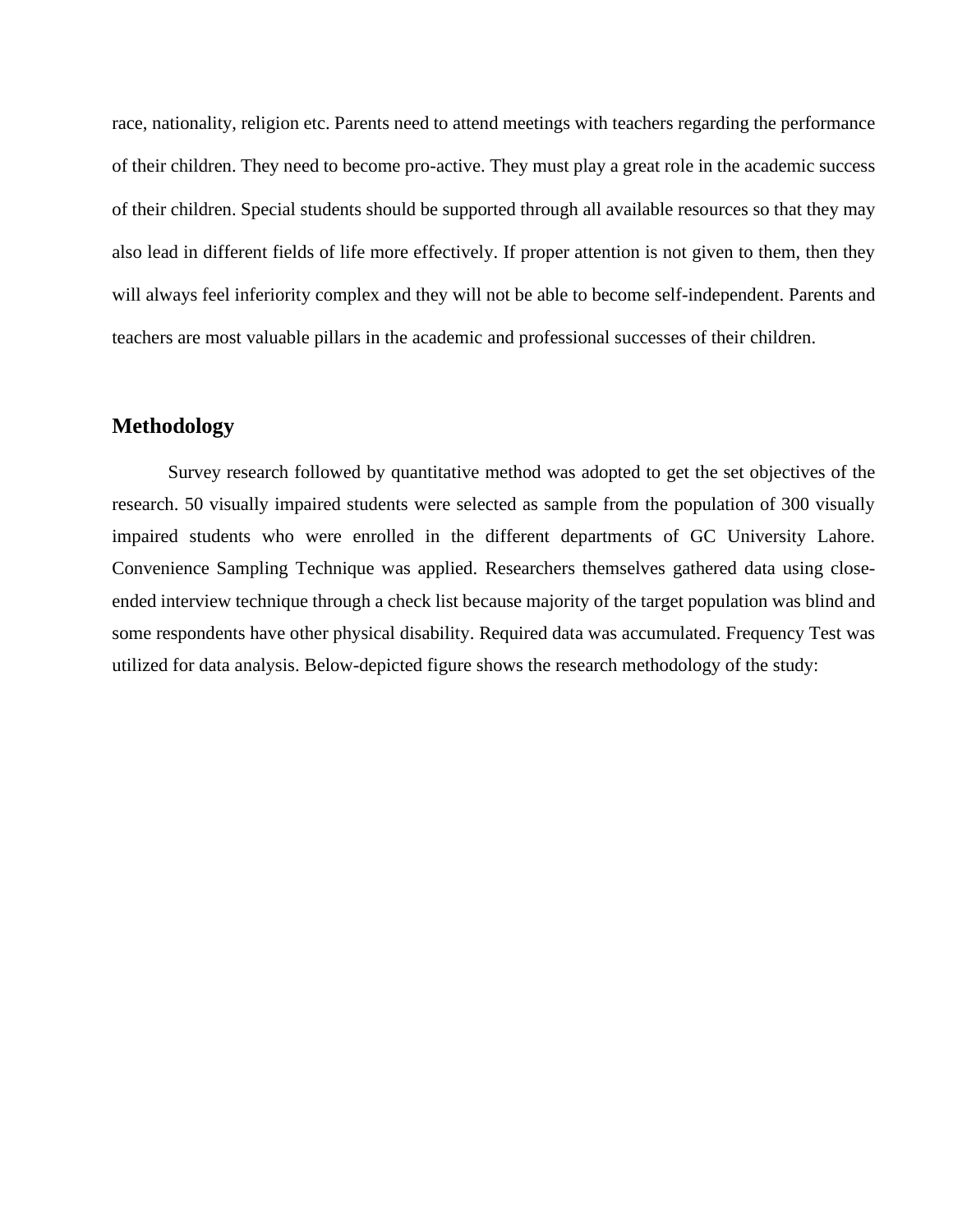**Figure: 1**



Analysis & Interpretation of Quantitative Results

Conclusion & Recommendations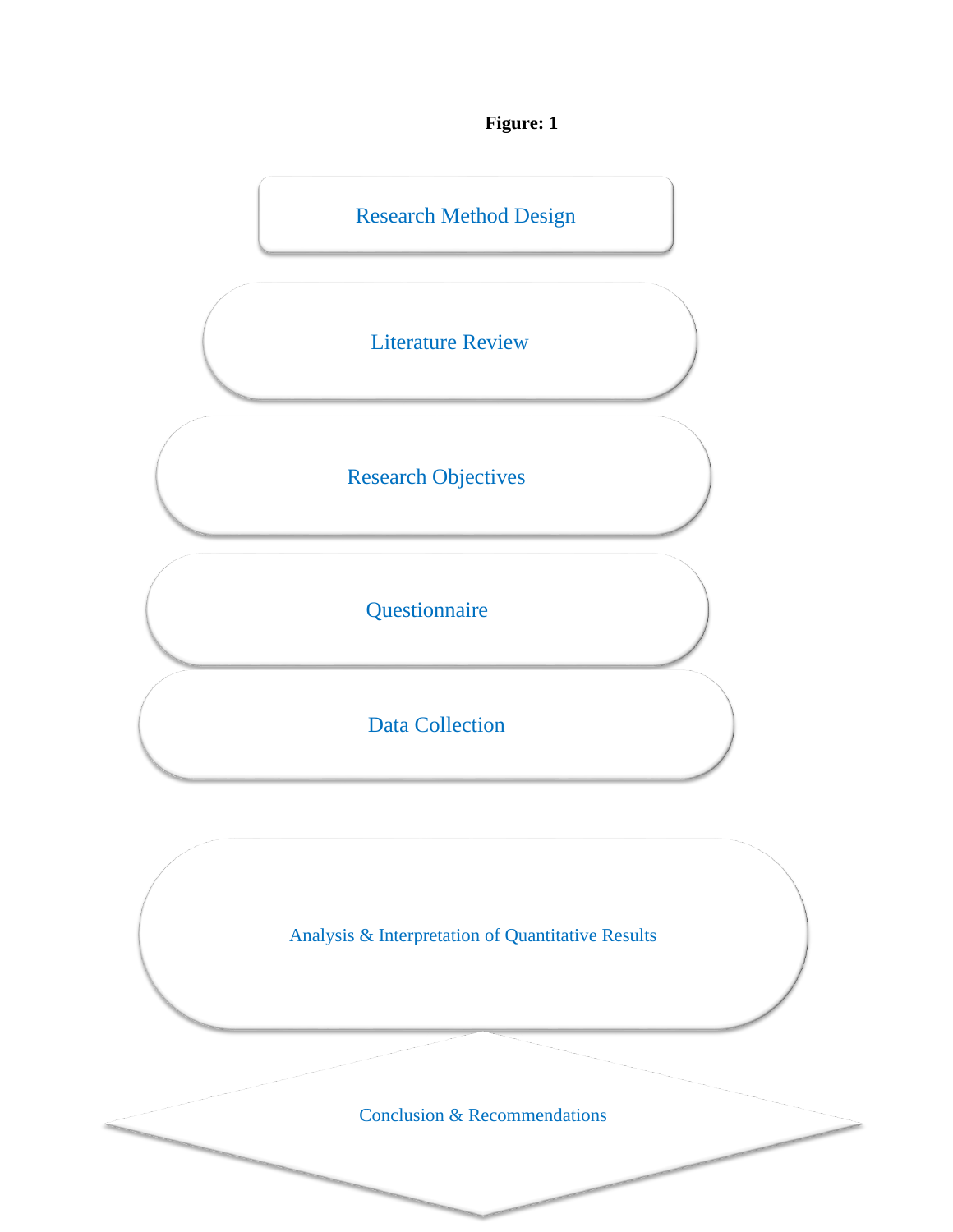## **Results, Analysis, Interpretation**

Collected data are analyzed as following:

| Table 1: Frequency distribution of respondents' gender N=50 |                  |                |  |  |
|-------------------------------------------------------------|------------------|----------------|--|--|
| <b>Gender</b>                                               | <b>Frequency</b> | <b>Percent</b> |  |  |
| Male                                                        | 47               | 94%            |  |  |
| Female                                                      | 03               | 6%             |  |  |
| Total                                                       | 50               | 100.0%         |  |  |

Table 1 reveals that there were 47 (94%) male respondents and 03 (06%) female respondents who participated in this study. This shows that male participants were more in the Centre for Special Students (CSS) situated in the University.

| <b>Service</b>                   | <b>Extremely Satisfied</b> | <b>Less</b>      | <b>Not Satisfied</b> | <b>No Response</b> |
|----------------------------------|----------------------------|------------------|----------------------|--------------------|
|                                  |                            | <b>Satisfied</b> | at All               |                    |
| <b>Computer Training Classes</b> | $32/50=64\%$               | $9/50=18%$       | $5/50=10%$           | $04/50=8%$         |
| <b>Perkins Braille Machines</b>  | $23/50=46%$                | $8/50=16%$       | $13/50=26%$          | $6/50=12\%$        |
| <b>Speech Output Programmes</b>  | $22/50=44%$                | $16/50 = 32\%$   | $11/50 = 22\%$       | $01/50=2%$         |
| <b>Internet Facilities</b>       | $33/50=66%$                | $6/50=12\%$      | $4/50=8%$            | $7/50=14%$         |
| Examinations                     | $29/50=58%$                | $13/50=26%$      | $06/50=12%$          | $02/50=4%$         |
| Audio & Video Materials          | $24/50=48%$                | $13/50 = 26%$    | $04/50=8%$           | $09/50=18%$        |
| Scanning-Facility                | $22/50=44\%$               | $09/50=18%$      | $11/50 = 22\%$       | $08/50=16%$        |

## **Table 2: Satisfaction with resources & services**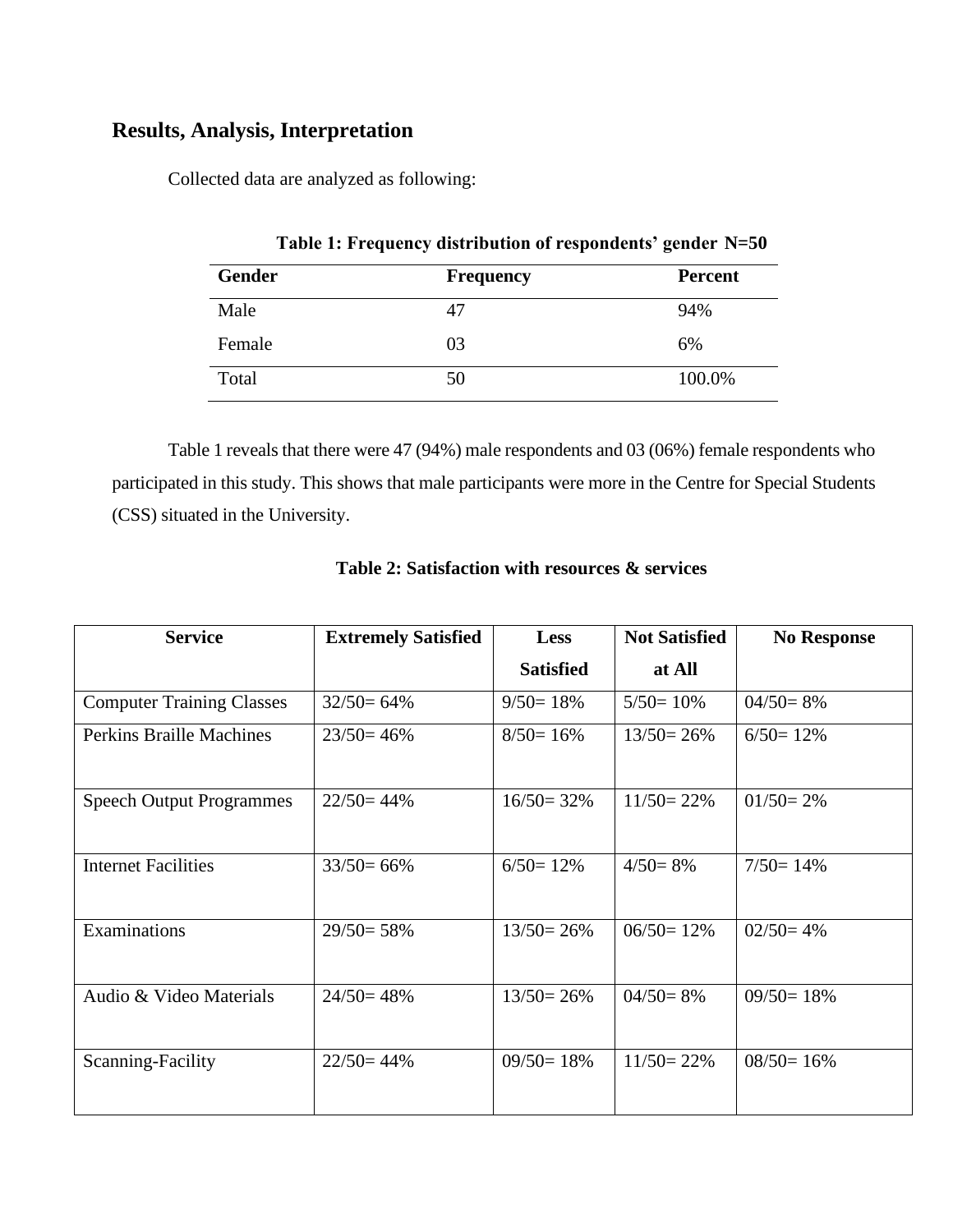| <b>Braille Magazines</b> | $34/50=68\%$ | $06/50=12\%$ | $05/50=10%$ | $05/50=10%$ |
|--------------------------|--------------|--------------|-------------|-------------|
|                          |              |              |             |             |

Table 2 shows respondents' satisfaction with the resources and services being offered to them by the university. Visually impaired students were asked about their satisfaction level with computer training classes which they attend during their studies in GC University Lahore. Out of 50 students, 32 students showed great level of satisfaction, 09 students were less satisfied, 05 students were not satisfied at all while 04 students did not give any response. The students were asked to mention their satisfaction regarding Perkins Braille Machines. Out of 50 students, 23 students were highly satisfied with Perkins Braille Machines, 08 students were somewhat satisfied with Perkins Braille Machines, 13 students were less satisfied while 06 students were not satisfied at all with Perkins Braille Machines.

Visually impaired students were asked to mention their satisfaction level with speech output programmes. Out of 50 students, 22 students were highly satisfied with speech output programmes, 16 students were somewhat satisfied with speech output programmes, 11 students were less satisfied while only one student was not satisfied at all with speech output programmes. Visually impaired students were asked to mention their satisfaction level regarding internet facilities. Out of 50 students, 33 students were highly satisfied with internet facilities, 06 students were somewhat satisfied with internet facilities, 04 students were less satisfied while 07 students were not satisfied at all with internet facilities.

Satisfaction of the visually impaired students was asked regarding examinations. Out of 50 students, 29 students were highly satisfied with examinations-service, 13 students were somewhat satisfied with examinations-service, 06 students were less satisfied with the facility of examination while only 02 students were not satisfied at all with examinations-service. Visually impaired students were asked to show their satisfaction related to audio & video materials. Out of 50 students, 24 students were highly satisfied with audio & video materials, 13 students were somewhat satisfied with audio & video materials, 04 students were less satisfied with audio & video materials while 09 students were not satisfied at all with audio books facility.

Visually impaired students were asked to show their satisfaction with scanning facility which they received in the Centre. Out of 50 visually impaired students, 22 students were highly satisfied with scanning-service, 09 students were somewhat satisfied with scanning service, 11 students were less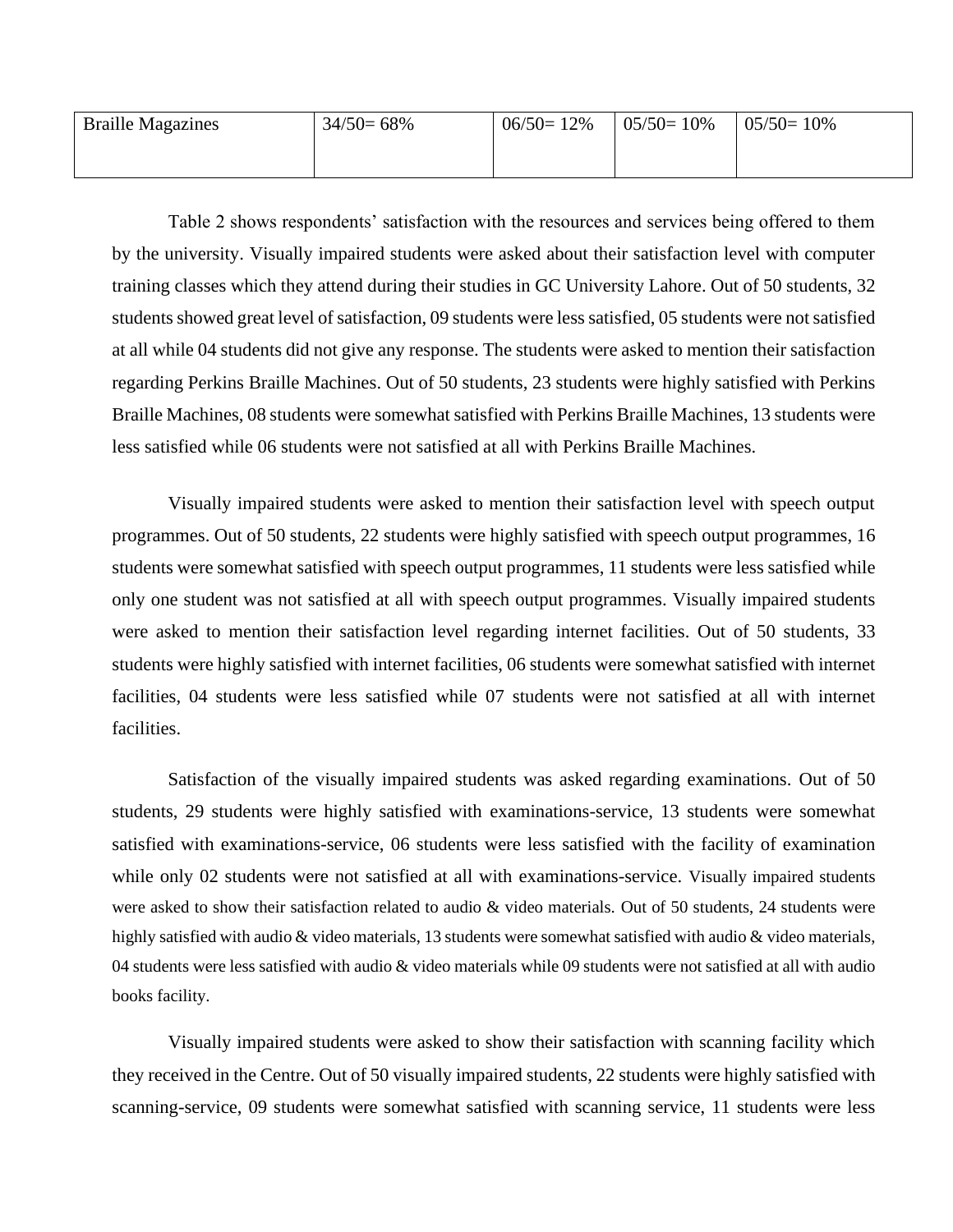satisfied with the service of scanning while 8 students were not satisfied at all with scanning-service. The Centre has a good collection of different magazines. Visually impaired students enjoy reading serials. They enhance their information through periodicals. They were asked to show their satisfaction regarding braille magazines. Out of 50 visually impaired students in the Centre, 34 students were highly satisfied with the service of braille magazines, 06 students were somewhat satisfied with braille magazines service, 05 students were less satisfied with magazines service while 5 students were not satisfied at all with braille magazines service.

#### **Conclusion:**

Physically disabled students are valuable. Their information and research needs should be fulfilled efficiently so that they may feel great satisfaction with the facilities being offered to them. They have shining minds. They compete in different examinations like normal students. They spend a good deal of time in reading different content. They utilize audio & video materials to make compliance of required tasks. They mostly depend on electronic resources. They use Perkin machines. They use a number of resources to get learning and enhance their expertise. Overall, they have shown satisfaction with the facilities and resources which are being provided to them in the Centre for Special Students (CSS), GC University Lahore.

#### **Recommendations:**

Following recommendations are furnished to further improve the services for the visually impaired students, GC University Lahore, Pakistan:

- Maximum resources should be built in order to satisfy the needs of visually impaired students.
- Electronic content should be increased to provide efficient services to the disabled students.
- Feedback from the visually impaired students should be placed on priority and services should be designed keeping in view the same reflection.
- Emerging technologies should be implemented.
- Staff with IT expertise should be deputed to serve the visually impaired students.
- High-Tech. facilities should be provided on priority.
- A suggestion box should be installed to record visually impaired students' demands so that they can be provided services in an efficient style.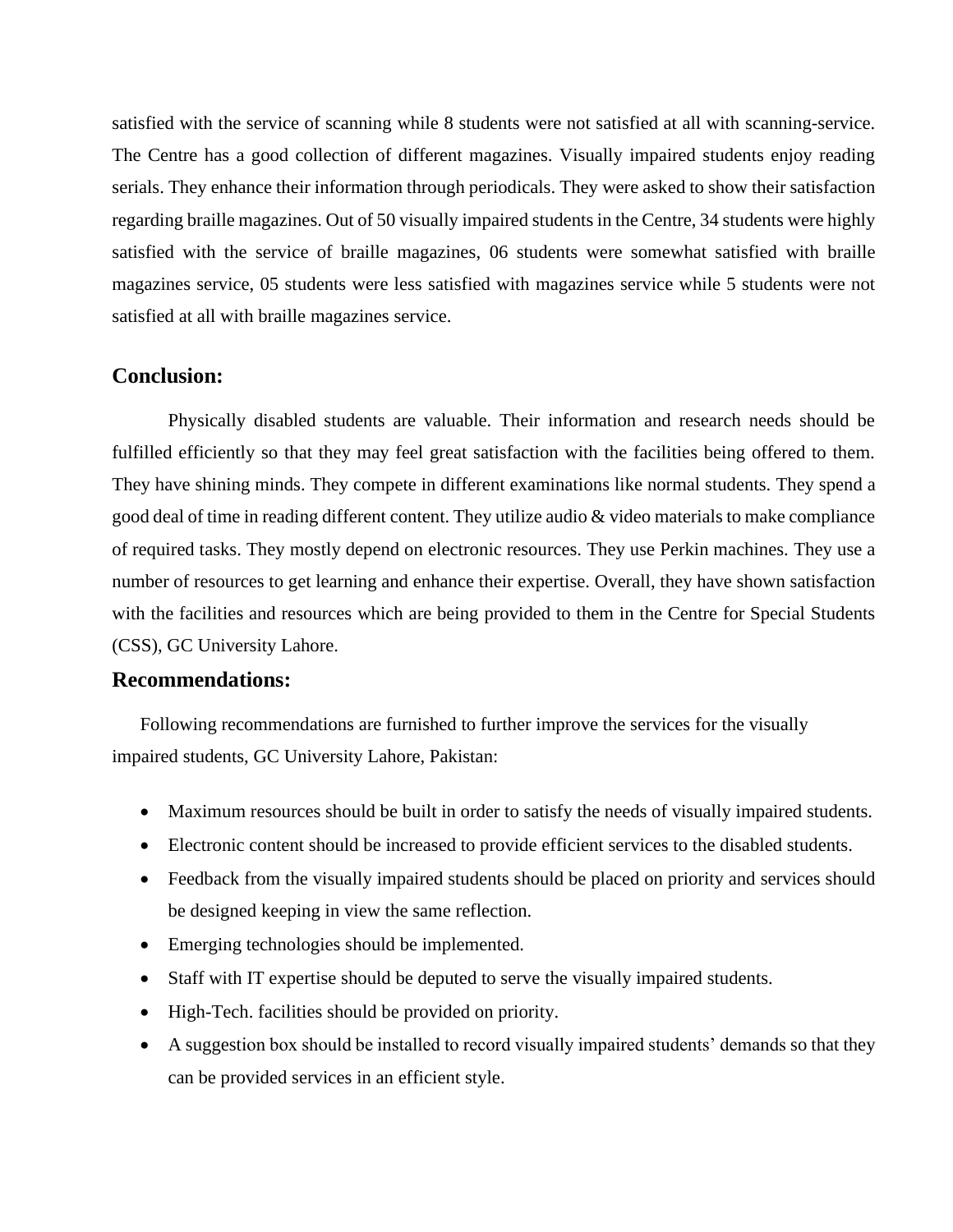While gathering responses from the participants through close-ended interviews, some observations were noted and the same are shown through following figure to provide more satisfactory resources and services to the visually impaired students at the university:





# **Solutions for provision of better satisfactory services**

## **Acknowledgment**

The authors would like to acknowledge the support of Prince Sultan University, Riyadh.

## **References:**

Alabi, A & Mutula, S. (2020). Digital inclusion for visually impaired students through assistive technologies in academic libraries. Library Hi Tech News. ahead-of-print. 10.1108/LHTN-11- 2019-0081.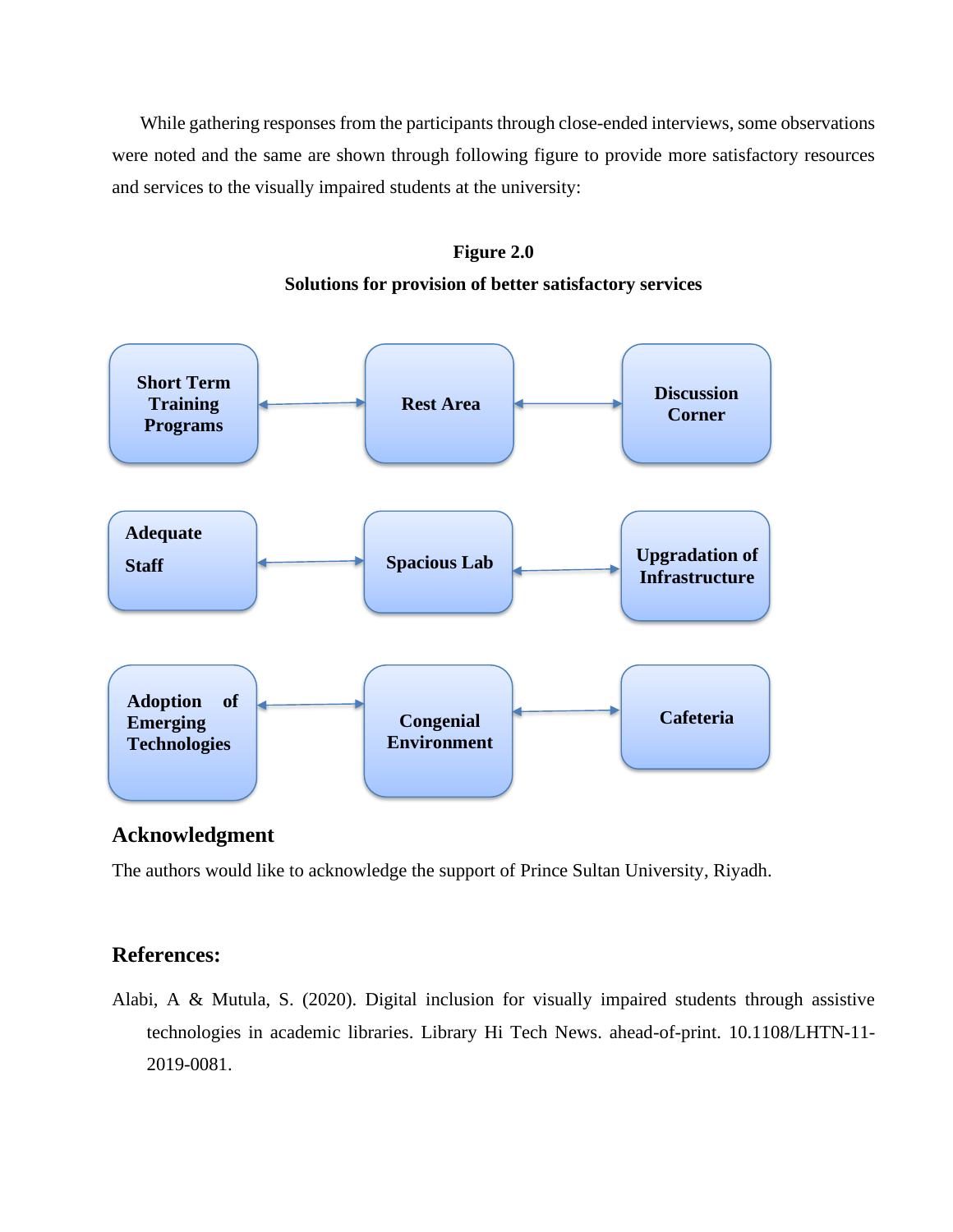- Al-Harrasi, A. & Taha, A. (2019). Networked library access and services delivery for the blind and visually impaired university students: evidence from the UAE. Information Discovery and Delivery. 47. 10.1108/IDD-07-2017-0058.
- Athanasios, K. & Papadopoulos, Konstantinos & Papakonstantinou, Doxa & Koustriava, Eleni. (2009). Students with Visual Impairments in Higher Education Institutes. (Conference Paper). 7th ICEVI European Conference
- Bodaghi, B., Loh, Sau & Zainab, A.N.. (2015). Librarians empathy: Visually impaired students' experiences towards inclusion and sense of belonging in an academic library. The Journal of Academic Librarianship. 42. 10.1016/j.acalib.2015.11.003.
- Bernardi, F. (2006). Library services for blind and visually impaired people. [Unpublished Master's thesis]. University of Northumbria
- Bhardwaj, R.K. and Kumar, S. (2017). A comprehensive digital environment for visually impaired students: user's perspectives, Library Hi Tech, 35 (4), 542-557. [https://doi.org/10.1108/LHT-01-](https://doi.org/10.1108/LHT-01-2017-0016) [2017-0016](https://doi.org/10.1108/LHT-01-2017-0016)
- Eligi, I. & Mwantimwa, K. (2017). ICT accessibility and usability to support learning of visuallyimpaired students in Tanzania, International Journal of Education and Development using Information and Communication Technology (IJEDICT), 13 (2), 87-102
- Lourens, Heidi, L. & Leslie, S. (2016). Experiences of visually impaired students in higher education: bodily perspectives on inclusive education, Disability & Society, 31:2, 240-251, DOI: 10.1080/09687599.2016.1158092
- Jones, Johnson, J. & Kerri, J. (2017). Educating students with visual impairments in the general education setting. Dissertations. https://aquila.usm.edu/dissertations/1337
- Iqbal, M. Z., Shahid, S. & Naseem, M. (2017). Interactive Urdu Braille Learning System for Parents of Visually Impaired Students. ASSETS '17: Proceedings of the 19th International ACM SIGACCESS Conference on Computers and Accessibility. 327–328 <https://doi.org/10.1145/3132525.3134809>
- Ismail, M. & Zia, M. W. (2019). Reading Habits of Blinds and Visually Impaired Students of University of Karachi. Library Philosophy and Practice. 2381.
- Koganuramath, M. & Choukimath, P. (2009). Learning resource centre for the visually impaired students in the universities to foster inclusive education. 10.13140/RG.2.1.3610.3121.